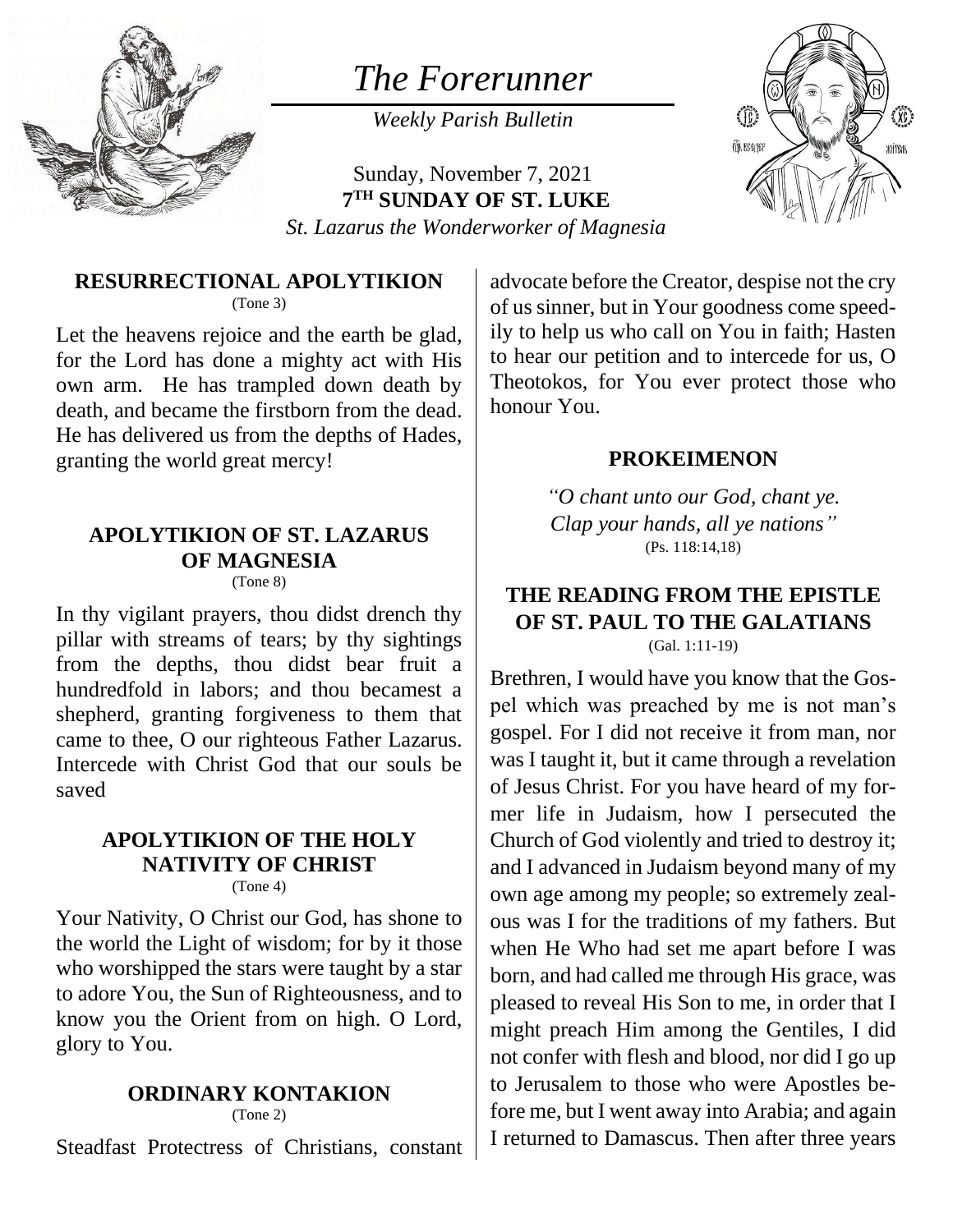I went up to Jerusalem to visit Cephas, and remained with him fifteen days. But I saw none of the other Apostles except James the Lord's brother.

## **THE READING FROM THE HOLY GOSPEL ACCORDING TO ST. LUKE**

(Luk. 8:41-56)

At that time, there came to Jesus a man named Jairus, who was a ruler of the synagogue; and falling at Jesus' feet he besought Him to come to his house, for he had an only daughter, about twelve years of age, and she was dying. As Jesus went, the people pressed round Him. And a woman, who had had a flow of blood for twelve years, and had spent all her living upon physicians, and could not be healed by anyone, came up behind Him, and touched the fringe of His garment; and immediately her flow of blood ceased. And Jesus said, "Who was it that touched Me?" When all denied it, Peter said, "Master, the multitudes surround Thee and press upon Thee! And Thou sayest, 'Who touched Me?'" But Jesus said, "Someone touched Me; for I perceive that power has gone forth from Me." And when the woman saw that she was not hidden, she came trembling, and falling down before Him declared in the presence of all the people why she had touched Him, and how she had been immediately healed. And Jesus said to her, "Daughter, your faith has made you well; go in peace." While Jesus was still speaking, a man from the ruler's house came and said, "Your daughter is dead; do not trouble the Teacher any more." But Jesus on hearing this answered him, "Do not fear; only believe, and she shall be well." And when Jesus came to the house, He permitted no one to enter with Him, except Peter and James and John, and the father and mother of the child. And all were weeping and bewailing her; but

Jesus said, "Do not weep; for she is not dead but sleeping." And they laughed at him, knowing that she was dead. But taking her by the hand Jesus called, saying, "Child, arise." And her spirit returned, and she got up at once; and Jesus directed that something should be given her to eat. And her parents were amazed; but He charged them to tell no one what had happened.



### **A MESSAGE FROM THE PRIEST** *By: Fr. Michael Gillis*

Christ is in our midst!

There are nine ranks, or levels, of the Bodiless Powers, each successive rank is able to bear a bit more of the Glory of God, so that the highest rank, the Cherubim, are the very throne of God. The Bible tells us that God sits on the throne of the Cherubim. And each rank of the Bodiless Powers, because it is, to varying degrees, in the very presence of God, itself radiates the very presence of God. The lowest ranks of these Bodiless Powers are the angels.

The angels, specifically, our guardian angels, are the spiritual entity that is given to us at baptism to protect us and to guide us to heaven. We are most often aware of our angel when we have a good thought or an impulse to do good. Just as wicked thoughts and suggestions often come from a demonic source, so good thoughts and the mental suggestion that we do good is usually from our guardian angel.

However, we can offend our guardian angel. If we persistently ignore the good that it suggests to us and wantonly give ourselves to demonic suggestions, our guardian angel will step away, or let us go the way we choose. God and the angels do not force us to do good. But when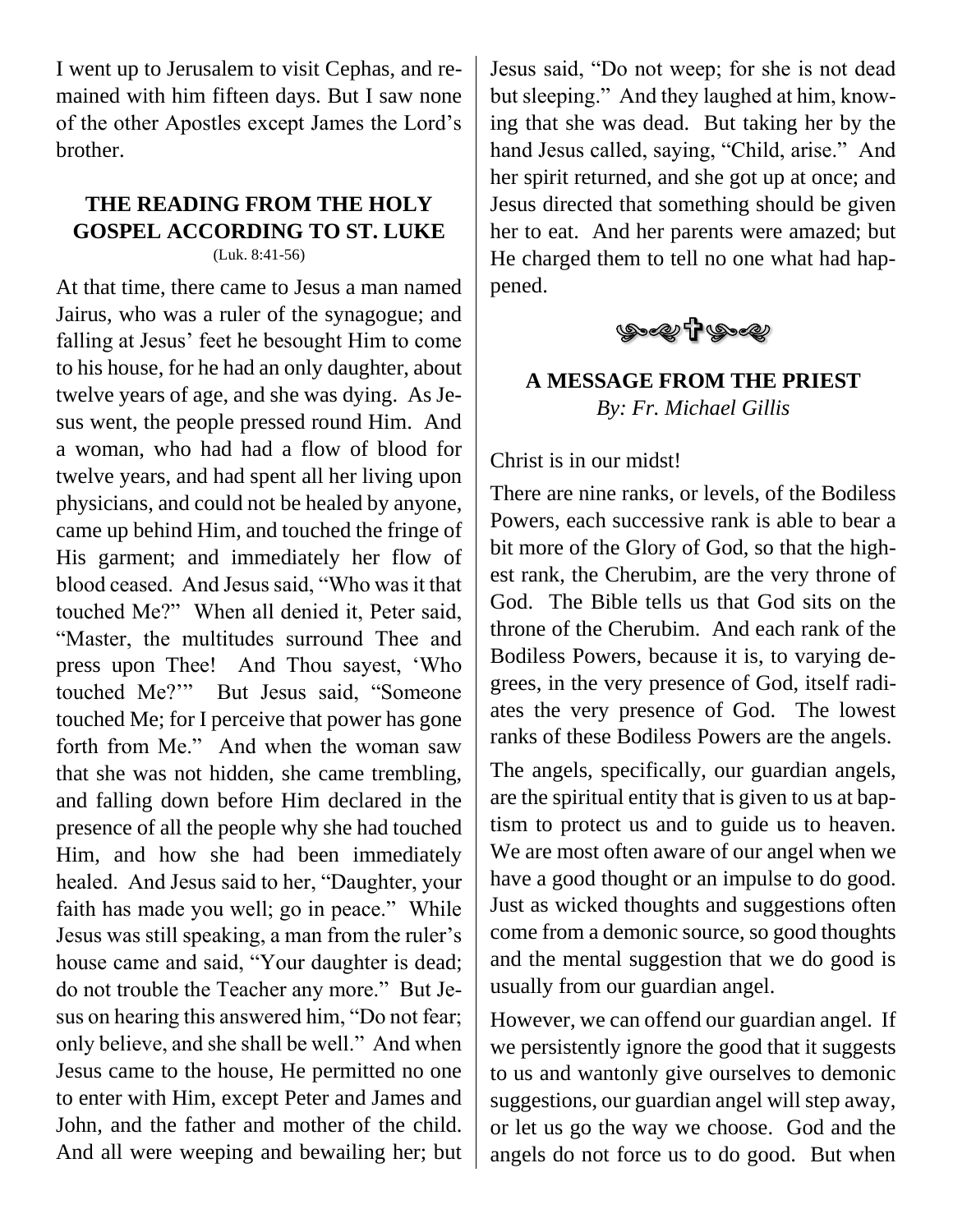we turn away from the good that God has given us to do, then we are also turning away from the protection that our guardian angel provides. But even if we have offended our guardian angel, our guardian angel loves us and will look for every opportunity to stir our conscience and lead us to repentance.

The Bible tells us that God prepares good works for us to do in advance. It's as though God has set up our lives so that we can please Him and help others by doing good works. All we have to do is to do the good works that God has already put in our life to do. And this is where our guardian angel helps us. It's like our guardian angel whispers in our heart leading us to the good works that God has already prepared for us to do.

But to hear our guardian angel, we have to learn to pay attention to our hearts. Not the heart of our emotions, but the heart of inner self, our true being, where God dwells in us. This is why saying some prayers and doing a little spiritual reading every morning is so important. Daily prayer helps us return our attention to our heart and makes it more likely that we will notice the whispers of our guardian angel during the day.

Angels and the Bodiless Powers are mysterious beings. We actually know very little about them, but we do experience them. When we are drawn toward God and toward doing good, it is usually our guardian angel who is leading us. So the Church teaches us to ask for their help and to be careful not to offend them. The angels are God's gift to us to lead us to heaven.

#### **PARISH ANNOUNCEMENTS**

If you wish to announce something on The Forerunner, please e-mail Elias Neto at [neto.elias@aol.com](mailto:neto.elias@aol.com) by Thursday

• The Fraser Valley Orthodox Youth Group every Thursday from 7:00 pm to 9:00 pm at 2051 Windsor Street, Abbotsford. For questions, please contact Chris Hawthorne at:

 *[fraservalleyorthodoxyouth@gmail.com](mailto:fraservalleyorthodoxyouth@gmail.com)* Masks are mandatory for those attending, including youth leaders. On November 11 (Remembrance Day) there will be a regular Youth Night and on November 18, there will be a Board Games Night.

• This week we will celebrate an additional Divine Liturgy on Monday morning, November 8, for the Bodiless Powers of Heaven. The feast focuses on Archangels Michael and Gabriel, but also includes all of the Bodiless Powers of Heaven.

Matins to begin at 7:00 am and follow directly with the Divine Liturgy.

For pastoral care, please contact:

*The Very Rev. Fr. (Abouna) Michael Gillis Ph: (604) 512-1013 E-mail: frmichaelg@gmail.com*



This Bulletin is a publication of:

HOLY NATIVITY ORTHODOX CHURCH 4828 216A Street, Langley, BC V3A 2N5 *Thank you for your presence today!*